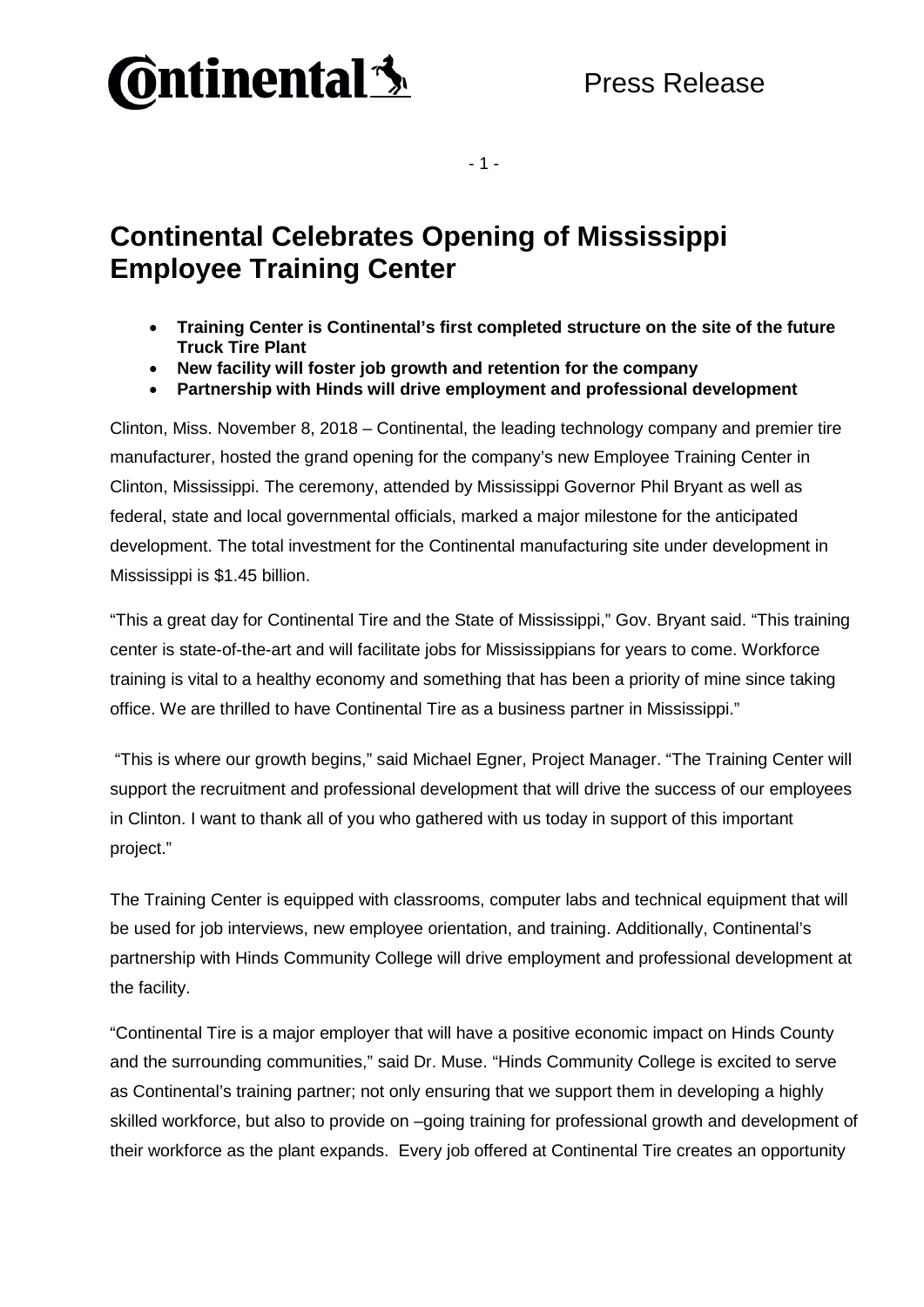

 $-2 -$ 

for someone to improve their quality of life. We will remain committed to supporting their educational and training endeavors for many years to come."

"Continental's Commercial Vehicle Tire business throughout the Americas region has been growing significantly over the past years as we have continued to introduce leading products, technology, services, and solutions designed specifically for our trucking and transportation fleet customers," said Paul Williams, Executive Vice President, Truck Tires at Continental, the Americas region. "This training center is the first step in a long journey of ensuring top quality jobs for our employees in Clinton and with that also setting the foundation to manufacture premium quality products for our customers."

The Training Center is the first completed structure in Continental's long-term growth strategy in Mississippi. The Training Center will support recruitment and retention for Continental's commercial vehicle tire plant. Additionally, the Training Center will be used for the company's sales team as well as for special events for Continental's customers. By the time the tire plant officially starts production in 2020, around 400 employees will be hired. Approximately 2,500 jobs will be created by 2028.

For more information on career opportunities with Continental Tire in Clinton, Mississippi, visit [www.continental-jobs.com.](http://www.continental-jobs.com/)

--- ### ---

**Continental** develops pioneering technologies and services for sustainable and connected mobility of people and their goods. Founded in 1871, the technology company offers safe, efficient, intelligent and affordable solutions for vehicles, machines, traffic and transportation. In 2017, Continental generated sales of €44 billion and currently employs more than 243,000 people in 60 countries.

**The Tire Division** has 24 production and development locations worldwide. As one of the leading tire manufacturers with around 54,000 employees, the division posted sales of €11.3 billion in 2017. Continental ranks among the technology leaders in tire production and offers a broad product range for passenger cars, commercial vehicles and two-wheelers. Through continuous investment in R&D, Continental makes a major contribution to safe, cost-effective and ecologically efficient mobility. The Tire division's portfolio includes services for the tire trade and for fleet applications, as well as digital management systems for commercial vehicle tires.

**Press contact** 

Quita Bride Communications Specialist Commercial Vehicle Tires

Continental Tire Division 500 Clinton Center Drive